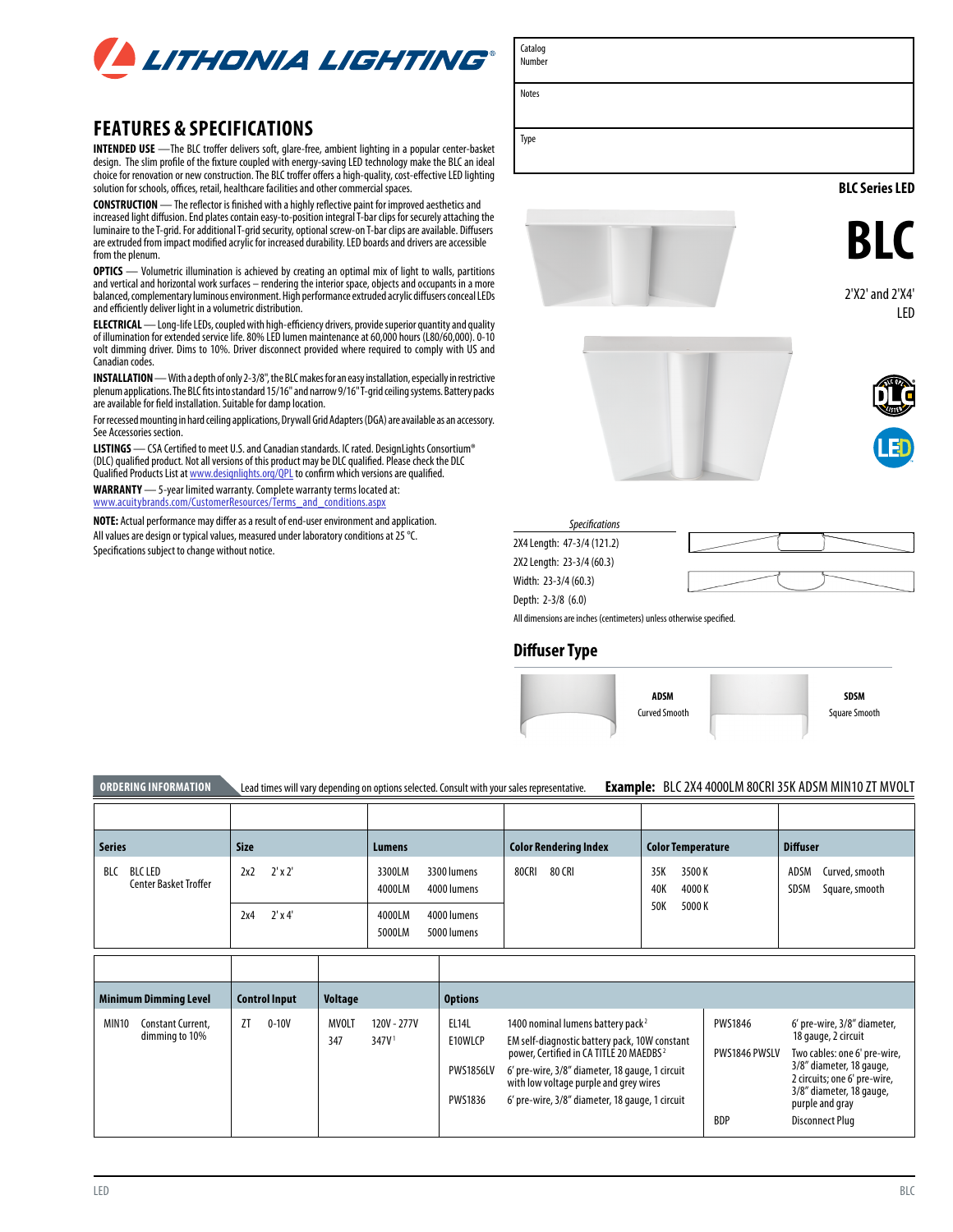# **BLC** Center Basket Troffer

## **Non-Configurable BLC**

| Stock/MTO       | <b>Catalog Discription</b> | <b>UPC</b>   | Lumens | Wattage | <b>LPW</b> | <b>Color Temperature</b> | <b>Diffuser Type</b> | <b>Voltage</b> | <b>Pallet Quantity</b> |
|-----------------|----------------------------|--------------|--------|---------|------------|--------------------------|----------------------|----------------|------------------------|
| Stock           | BLC 2X4 4000LM 35K         | 191848536575 | 4034   | 32W     | 126.0      | 3500K                    | Square Smooth        | 120-277        | 28                     |
|                 | BLC 2X4 4000LM 40K         | 191848536629 | 4098   | 32W     | 128.0      | 4000K                    | Square Smooth        | 120-277        | 28                     |
|                 | BLC 2X4 5000LM 35K         | 191848536636 | 4920   | 43W     | 114.4      | 3500K                    | Square Smooth        | 120-277        | 28                     |
|                 | BLC 2X4 5000LM 40K         | 191848536599 | 4999   | 43W     | 116.2      | 4000K                    | Square Smooth        | 120-277        | 28                     |
| MT <sub>0</sub> | BLC 2X2 3300LM 35K         | 191848536469 | 3329   | 30W     | 110.9      | 3500K                    | Square Smooth        | 120-277        | 56                     |
|                 | BLC 2X2 3300LM 40K         | 191848536506 | 3382   | 30W     | 112.7      | 4000K                    | Square Smooth        | 120-277        | 56                     |
|                 | BLC 2X2 4000LM 35K         | 191848536544 | 4063   | 36W     | 112.8      | 3500K                    | Square Smooth        | 120-277        | 56                     |
|                 | BLC 2X2 4000LM 40K         | 191848536551 | 4128   | 36W     | 114.6      | 4000K                    | Square Smooth        | 120-277        | 56                     |

| Accessories: Order as separate catalog number. |                                                                                                     |
|------------------------------------------------|-----------------------------------------------------------------------------------------------------|
| DGA24                                          | Drywall grid adapter for 2x4 recessed fixture                                                       |
| DGA22                                          | Drywall grid adapter for 2x2 recessed fixture                                                       |
| 2X2SMKSHP PAF                                  | 2X2 Surface Mount Troffer Kit Post Paint                                                            |
| 2X4SMKSHP PAF                                  | 2X4 Surface Mount Troffer Kit Post Paint                                                            |
| PS1050                                         | LED emergency battery pack, 10W 50VDC (Non-compliant with CA T20)                                   |
| <b>PS10551CP</b>                               | LED emergency battery pack, 10W Constant Power, Self-Diagnostic, Certified in<br>CA Title 20 MAFDBS |
| ELA PSRME IC                                   | Remote enclosure for battery for insulated ceiling                                                  |
| RK1BDP J40                                     | Disconnect Plug (BDP) Package of 40                                                                 |
| RK1BDP J10                                     | Disconnect Plug (BDP) Package of 10                                                                 |
|                                                |                                                                                                     |

| <b>MOUNTING DATA</b>            |                                                                                                                                                                                                                                                              |  |  |  |  |  |  |  |  |  |  |
|---------------------------------|--------------------------------------------------------------------------------------------------------------------------------------------------------------------------------------------------------------------------------------------------------------|--|--|--|--|--|--|--|--|--|--|
| <b>Ceiling Type</b>             | <b>Appropriate Trim Type</b>                                                                                                                                                                                                                                 |  |  |  |  |  |  |  |  |  |  |
| Exposed grid tee (1" and 9/16") | G                                                                                                                                                                                                                                                            |  |  |  |  |  |  |  |  |  |  |
| Concealed grid tee              | G                                                                                                                                                                                                                                                            |  |  |  |  |  |  |  |  |  |  |
| Plaster or plasterboard         | G*                                                                                                                                                                                                                                                           |  |  |  |  |  |  |  |  |  |  |
| 9/16                            | 15/16<br><b>Screw Slot</b><br>e de la construcción de la construcción de la construcción de la construcción de la construcción de la construcción de la construcción de la construcción de la construcción de la construcción de la construcción de la const |  |  |  |  |  |  |  |  |  |  |

 $\Box$  $\hat{z}$  $\mathbb{E}_{\mathbb{Z}}$ Ź

\*DGA accessory available to provide ceiling trim flange and fixture support for plaster or plasterboard ceiling. Recommended rough-in dimensions for DGA installation is 24-3/4" x 48-3/4" (Tolerance is +1/8", -0").

### **Replacement Parts**

| *2610C8 BLC 2X2 ADSM LENS KIT | 2' Replacement Curved Smooth Lens |
|-------------------------------|-----------------------------------|
| *2610CG BLC 2X4 ADSM LENS KIT | 4' Replacement Curved Smooth Lens |
| *26282Y BLC 2X2 SDSM LENS KIT | 2' Replacement Square Smooth Lens |
| *26282X BLC 2X4 SDSM LENS KIT | 4' Replacement Square Smooth Lens |
|                               |                                   |